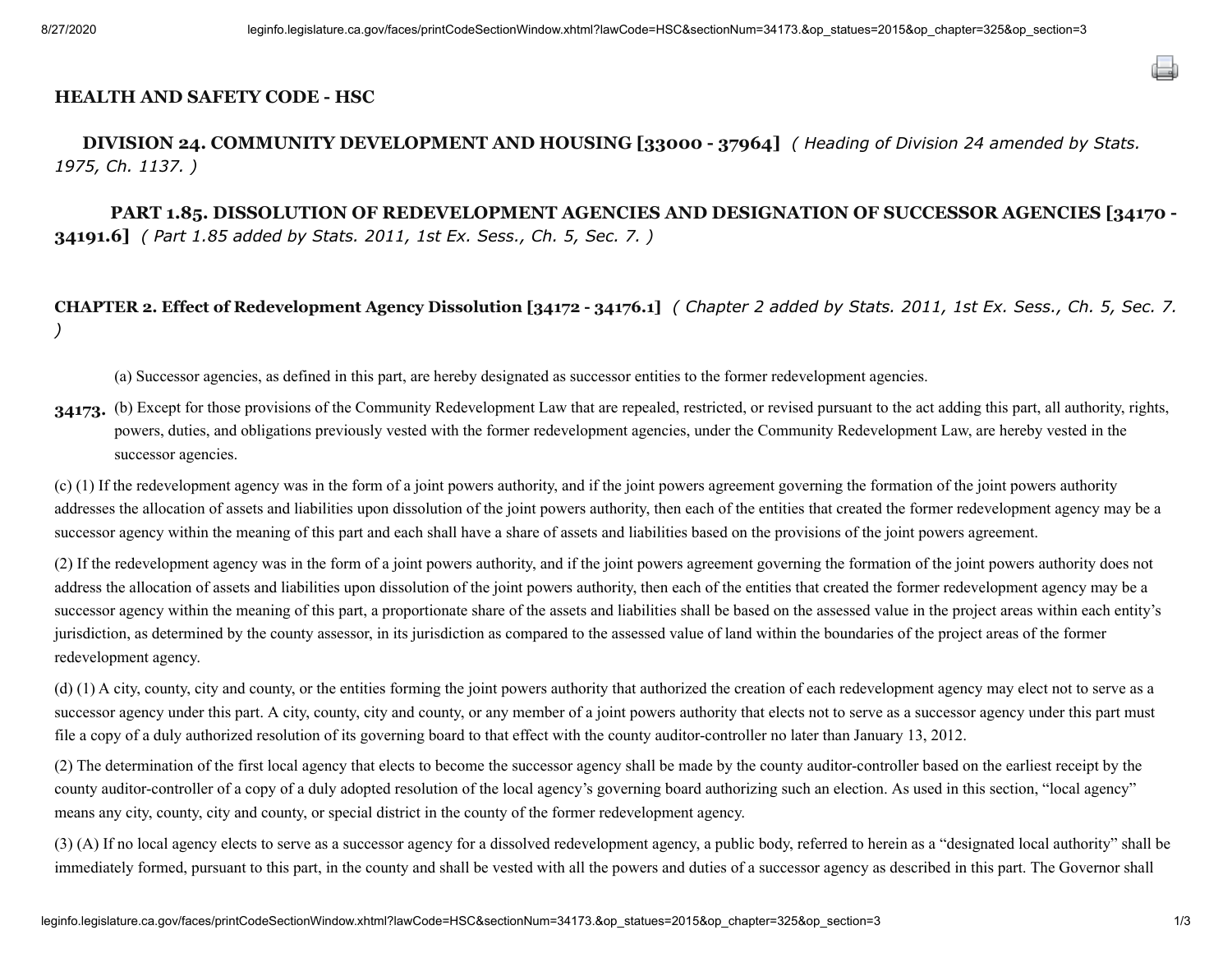## 8/27/2020 leginfo.legislature.ca.gov/faces/printCodeSectionWindow.xhtml?lawCode=HSC&sectionNum=34173.&op statues=2015&op chapter=325&op section=3

appoint three residents of the county to serve as the governing board of the authority. The designated local authority shall serve as successor agency until a local agency elects to become the successor agency in accordance with this section.

(B) Designated local authority members are protected by the immunities applicable to public entities and public employees governed by Part 1 (commencing with Section 810) and Part 2 (commencing with Section 814) of Division 3.6 of Title 1 of the Government Code.

(4) A city, county, or city and county, or the entities forming the joint powers authority that authorized the creation of a redevelopment agency and that elected not to serve as the successor agency under this part, may subsequently reverse this decision and agree to serve as the successor agency pursuant to this section. Any reversal of this decision shall not become effective for 60 days after notice has been given to the current successor agency and the oversight board and shall not invalidate any action of the successor agency or oversight board taken prior to the effective date of the transfer of responsibility.

(e) The liability of any successor agency, acting pursuant to the powers granted under the act adding this part, shall be limited to the extent of the total sum of property tax revenues it receives pursuant to this part and the value of assets transferred to it as a successor agency for a dissolved redevelopment agency.

(f) Any existing cleanup plans and liability limits authorized under the Polanco Redevelopment Act (Article 12.5 (commencing with Section 33459) of Chapter 4 of Part 1) shall be transferred to the successor agency and may be transferred to the successor housing entity at that entity's request.

(g) A successor agency is a separate public entity from the public agency that provides for its governance and the two entities shall not merge. The liabilities of the former redevelopment agency shall not be transferred to the sponsoring entity and the assets shall not become assets of the sponsoring entity. A successor agency has its own name, can be sued, and can sue. All litigation involving a redevelopment agency shall automatically be transferred to the successor agency. The separate former redevelopment agency employees shall not automatically become sponsoring entity employees of the sponsoring entity and the successor agency shall retain its own collective bargaining status. As successor entities, successor agencies succeed to the organizational status of the former redevelopment agency, but without any legal authority to participate in redevelopment activities, except to complete any work related to an approved enforceable obligation. Each successor agency shall be deemed to be a local entity for purposes of the Ralph M. Brown Act (Chapter 9 (commencing with Section 54950) of Part 1 of Division 2 of Title 5 of the Government Code).

(h) (1) The city, county, or city and county that authorized the creation of a redevelopment agency may loan or grant funds to a successor agency for the payment of administrative costs or enforceable obligations excluding loans approved under this subdivision or pursuant to Section 34191.4, or project-related expenses that qualify as an enforceable obligation, and only to the extent that the successor agency receives an insufficient distribution from the Redevelopment Property Tax Trust Fund, or other approved sources of funding are insufficient, to pay approved enforceable obligations in the recognized obligation payment schedule period. The receipt and use of these funds shall be reflected on the Recognized Obligation Payment Schedule or the administrative budget and therefore are subject to the oversight and approval of the oversight board. An enforceable obligation shall be deemed to be created for the repayment of those loans. A loan made under this subdivision shall be repaid from the source of funds originally approved for payment of the underlying enforceable obligation in the Recognized Obligation Payment Schedule once sufficient funds become available from that source. The interest payable on any loan created pursuant to this subdivision shall be calculated on a fixed annual simple basis and applied to the outstanding principal amount until fully paid, at a rate not to exceed the most recently published interest rate earned by funds deposited into the Local Agency Investment Fund during the previous fiscal quarter. Repayment of loans created under this subdivision shall be applied first to principal, and second to interest, and shall be subordinate to other approved enforceable obligations. Loans created under this subdivision shall be repaid to the extent property tax revenue allocated to the successor agency is available after fulfilling other enforceable obligations approved in the Recognized Obligation Payment Schedule.

(2) This subdivision shall not apply where the successor agency's distribution from the Redevelopment Property Tax Trust Fund has been reduced pursuant to Section 34179.6 or 34186.